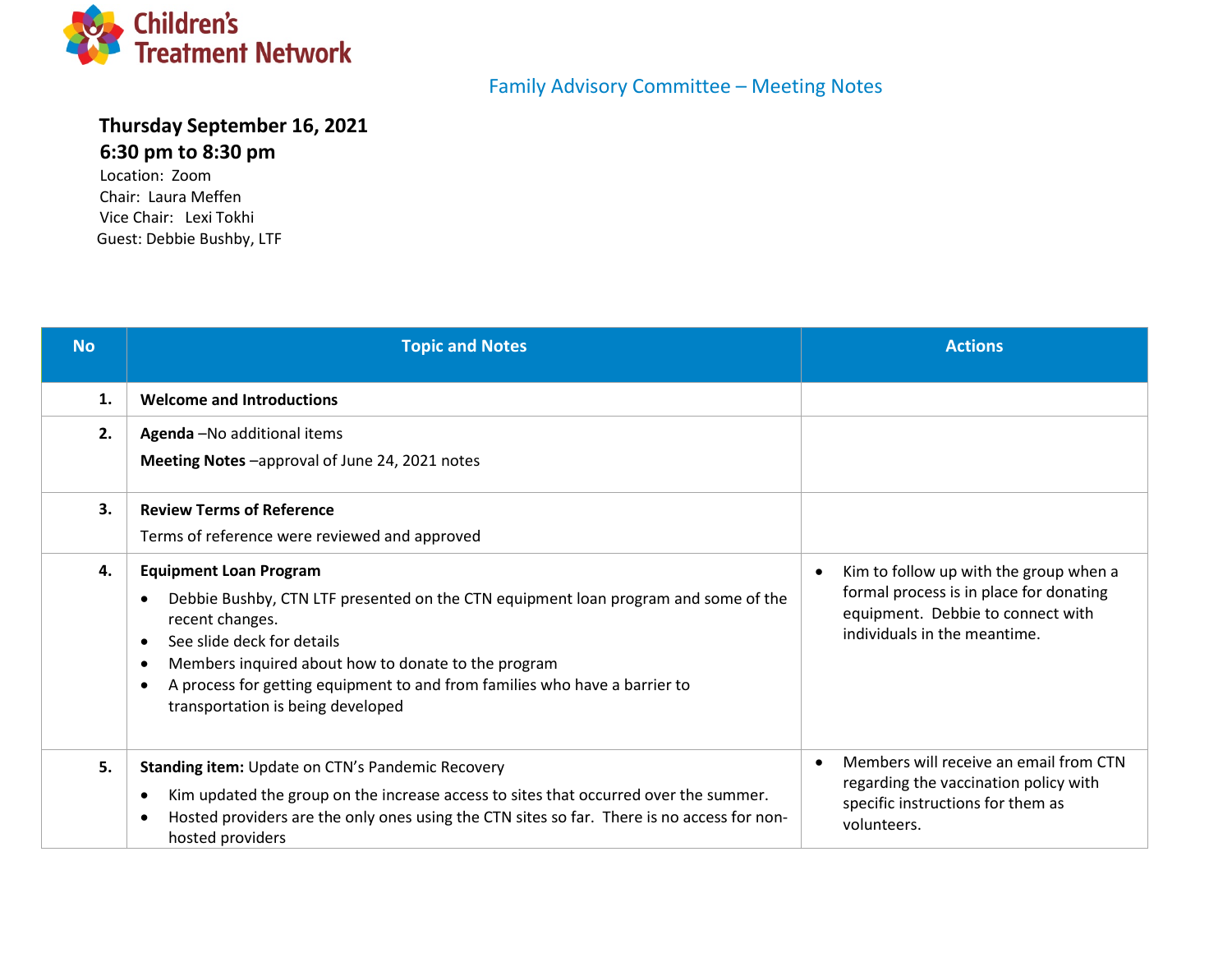|    | The Collingwood site is a recreational facility and CTN is working with them on how the<br>restrictions on recreational facilities will affect CTN and CTN clients and families<br>Many clinical services continue to be provided virtually, with more in-person services<br>$\bullet$<br>now being offered<br>Karen provided members with a summary of the pending CTN vaccination policy and its<br>٠<br>impact on them as volunteers. The policy does not apply to clients or families.                                                                                                                                                                                                                                                                                                                                                                                                                                      |                                                                                                                                                                                                                                                                              |
|----|---------------------------------------------------------------------------------------------------------------------------------------------------------------------------------------------------------------------------------------------------------------------------------------------------------------------------------------------------------------------------------------------------------------------------------------------------------------------------------------------------------------------------------------------------------------------------------------------------------------------------------------------------------------------------------------------------------------------------------------------------------------------------------------------------------------------------------------------------------------------------------------------------------------------------------|------------------------------------------------------------------------------------------------------------------------------------------------------------------------------------------------------------------------------------------------------------------------------|
| 6. | <b>Work Planning:</b><br>Members discussed the schedule for meetings for the year and agreed to continue with<br>$\bullet$<br>current schedule of meeting on the third Thursday of the month from 6:30-8:30 pm by<br>Zoom<br>To better track the committee's accomplishments, it was agreed that the notes for each<br>$\bullet$<br>meeting would include a running list of key accomplishments and/or decisions as well as<br>any bring forward items that need to be tracked and updated.<br>The primary focus for this year will be:<br>$\bullet$<br>Fall- new investment and modernization<br>$\circ$<br>Winter- CTN strategic planning<br>$\circ$<br><b>Spring - Annual General Meeting</b><br>$\circ$<br>A suggestion was made that various member of the CTN team come to present to FAC<br>٠<br>this year to provide them with an opportunity to learn about FAC and have FAC get to<br>know them and the work they do. | Heather to book the FAC meetings on<br>$\bullet$<br>Zoom<br>Karen to add the key accomplishments<br>$\bullet$<br>and bring forward items to the agenda<br>and meeting notes.<br>Kim, Karen and Heather to work with CTN<br>$\bullet$<br>team on a schedule for presentations |
| 7. | New Member Recruitment and Broader Family Engagement:<br>Two members identified that this will be their last year on FAC.<br>٠<br>New members are needed. Recruitment should focus on the following gaps:<br>$\bullet$<br>Fathers/male members<br>$\circ$<br>Youth<br>$\circ$<br>Diverse families including those who do not speak English<br>$\circ$<br>The group suggested some tactics to recruit new members:<br>٠<br>Current members could provide testimonials to be used in recruitment<br>$\circ$<br>efforts.<br>Make recruitment language less formal and corporate sounding<br>$\circ$<br>have current members invite a guest to "check out" an FAC meeting<br>$\circ$<br>Let front line providers know that we are looking for FAC members as a<br>$\circ$<br>more direct line to potential members versus using the website                                                                                         | Heather will create a plan call to action<br>$\bullet$<br>for FAC involvement as well as other<br>opportunities to give input and advice to<br><b>CTN</b><br>FAC members to provide testimonials<br>$\bullet$<br>Bring forward item for next meeting                         |